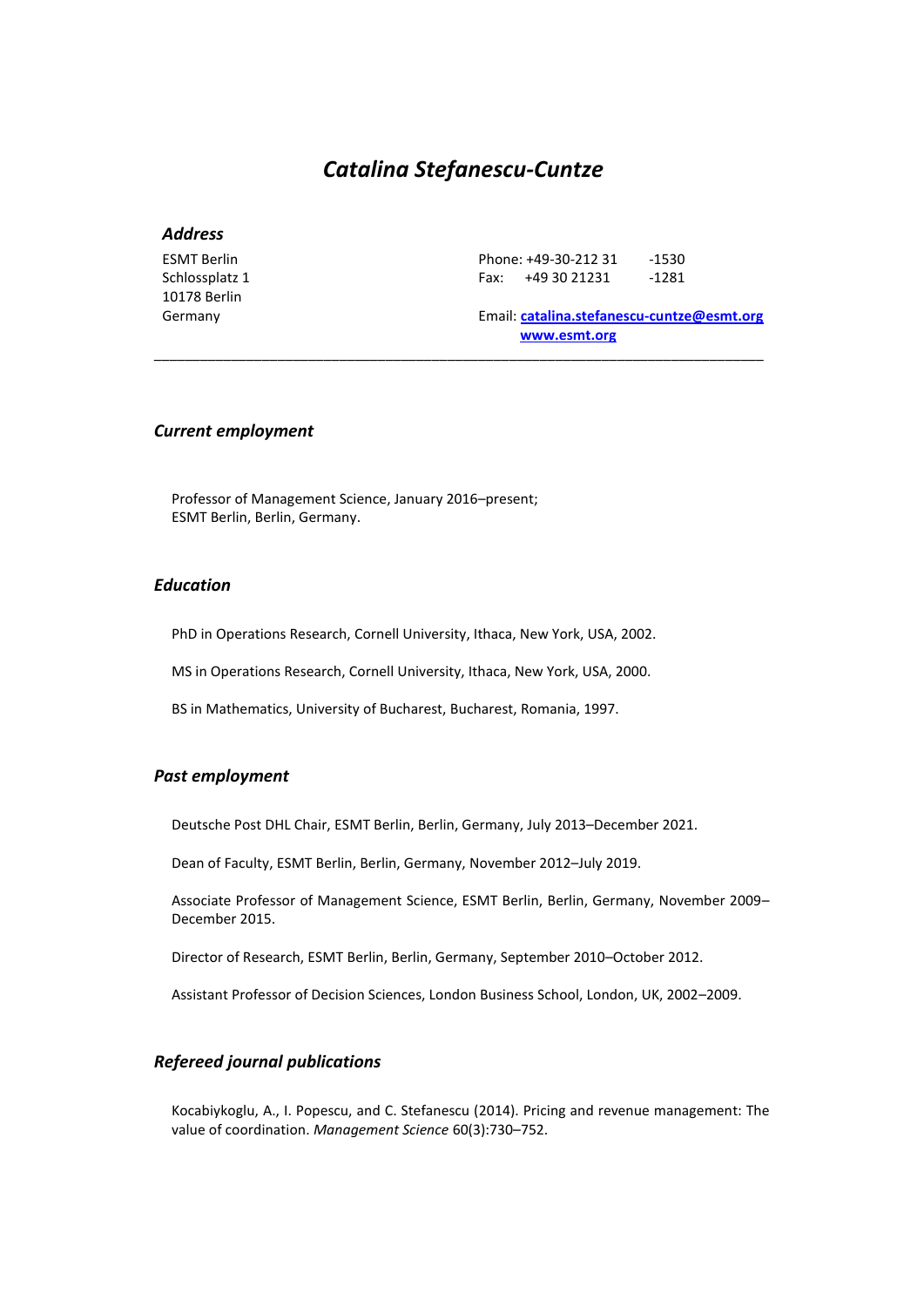Chava, S., C. Stefanescu, and S. Turnbull (2011). Modeling the loss distribution. *Management Science* 57(7): 1267–1287.

Stefanescu, C., and B. W. Turnbull (2009). Likelihood inference for exchangeable continuous data: Use of the Farlie–Gumbel–Morgenstern Model. *Statistical Methodology* 6(5): 503–512.

Stefanescu, C., R. Tunaru, and S. Turnbull (2009). The credit rating process and estimation of transition probabilities: A Bayesian approach. *Journal of Empirical Finance* 16(2): 216–234.

Stefanescu, C., and D. V. Mehrotra (2008). A more powerful average bioequivalence analysis for the 2x2 crossover. *Communications in Statistics – Simulation and Computation* 37(1): 212–221.

Stefanescu, C., and B. W. Turnbull (2006). Multivariate frailty models for exchangeable survival data. *Technometrics* 48(3): 411–417.

Berger V. W., C. Stefanescu, and Y. Y. Zhou (2006). The analysis of stratifed 2x2 contingency tables. *Biometrical Journal* 48(6): 992–1007.

Stefanescu, C., and B. W. Turnbull (2005). On the multivariate probit model for exchangeable binary data with covariates. *Biometrical Journal* 47(2): 206–218.

Stefanescu, C., and B. W. Turnbull (2003). Likelihood inference for exchangeable binary data with varying cluster sizes. *Biometrics* 59(1): 18–24.

Ahrens, C., N. Altman, G. Casella, M. Eaton, T. J. G. Hwang, J. Staudenmayer, and C. Stefanescu (2001). Leukemia clusters and TCE waste sites in upstate New York: How adding covariates changes the story. *Environmetrics* 12(7): 659–672.

Stefanescu, C., C. Calude, and E. Calude (1998). Computational complementarity for mealy automata. *European Association for Theoretical Computer Science Bulletin* 66: 139–149.

Stefanescu, C. (1998). Simulation of a multitype Galton-Watson chain. *Simulation Practice and Theory* 6(7): 657–663.

Stefanescu, C. (1995). A Markov process of sequential allocation. *Journal of Universal Computer Science* 1(12): 821–827.

### *Book chapters*

Gallego, G., and C. Stefanescu (2012). Services engineering: Design and pricing of service features. In *The Oxford Handbook of Pricing Management*, ed. Ö. Özer and R. Phillips, 713–737. Oxford: Oxford University Press.

Stefanescu, C., V. W. Berger, and S. B. Hershberger (2005). Yates' correction. In *The encyclopedia of statistics in behavioral science*, ed. B. Everitt and D. Howell. Hoboken, N.J.: John Wiley & Sons.

Stefanescu, C., V. W. Berger, and S. B. Hershberger (2003). Yates' correction. In *The encyclopedia of statistics in behavioral science*, ed. B. Everitt and D. Howell. Hoboken, N.J.: John Wiley & Sons.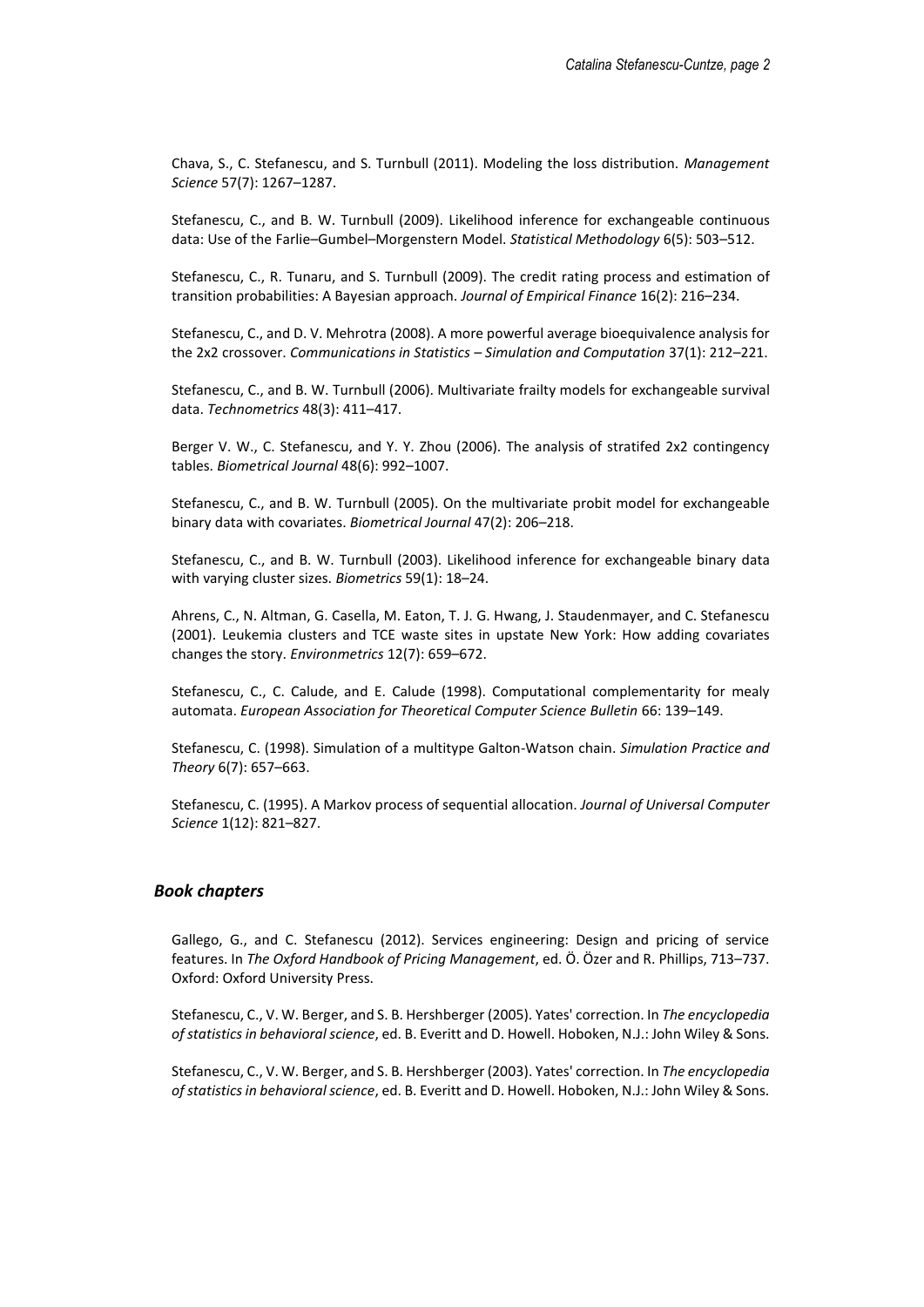### *Other publications*

Stefanescu, C. (2011). Verkäufer im Methodenwirrwar. Manager Magazin, November 14.

Stefanescu, C., V. DeMiguel, K. Fridgeirsdottir, and S. Zenios (2004). Revenue management with correlated demand forecasting. In the conference *Proceedings of the American Statistical Association, Business and Economics Statistics Section* in Alexandria, Virginia, USA.

Stefanescu, C. (2002). Statistical models and methods for clustered exchangeable binary and survival data. PhD thesis, Cornell University, Ithaca, New York, USA.

Stefanescu, C. (2001). *Modelling stochastic volatility in time series of stock returns: Empirical evidence*. Cornell University Technical Report TR OR–1318.

#### *Teaching experience in business schools and universities*

#### **2002–2009 Business Statistics.**

Core course for full-time and executive MBA programs at London Business School. Subjects covered include descriptive statistics and probability distributions, sampling and statistical inference, regression analysis, and time series analysis. PC-based-software is used to illustrate how to apply the methodologies introduced.

#### **2003–2009 Managerial Statistics.**

Core course for the Global-Executive MBA programs at London Business School, Columbia Business School, and Hong Kong University, taught in modular units in London, New York, and Hong Kong. Teaching is case driven, based on a mixture of lecture and computer sessions. Subjects covered include sampling and statistical inference, linear and nonlinear regression modeling, and statistical portfolio analysis.

#### **2003–2009 Statistical Research Methods II.**

Core course in the PhD program at London Business School. Topics include the theoretical foundations of multivariate statistics, as well as software-based applications. Subjects covered are exploratory and confirmatory factor analysis, structural equations modeling, canonical correlation, cluster and discriminant analysis.

#### **2003–2006 Statistical Research Methods I.**

Core course in the PhD program at London Business School. Topics include the theoretical foundations of statistical modeling as well as applications to research in the social sciences. Subjects covered are probability distributions and statistical inference, sampling theory, linear models, the analysis of survival data, and time series models.

#### **2001 Engineering Probability and Statistics.**

Core undergraduate course at Cornell University. Topics include the theoretical bases of probability theory and statistical inference with applications to engineering.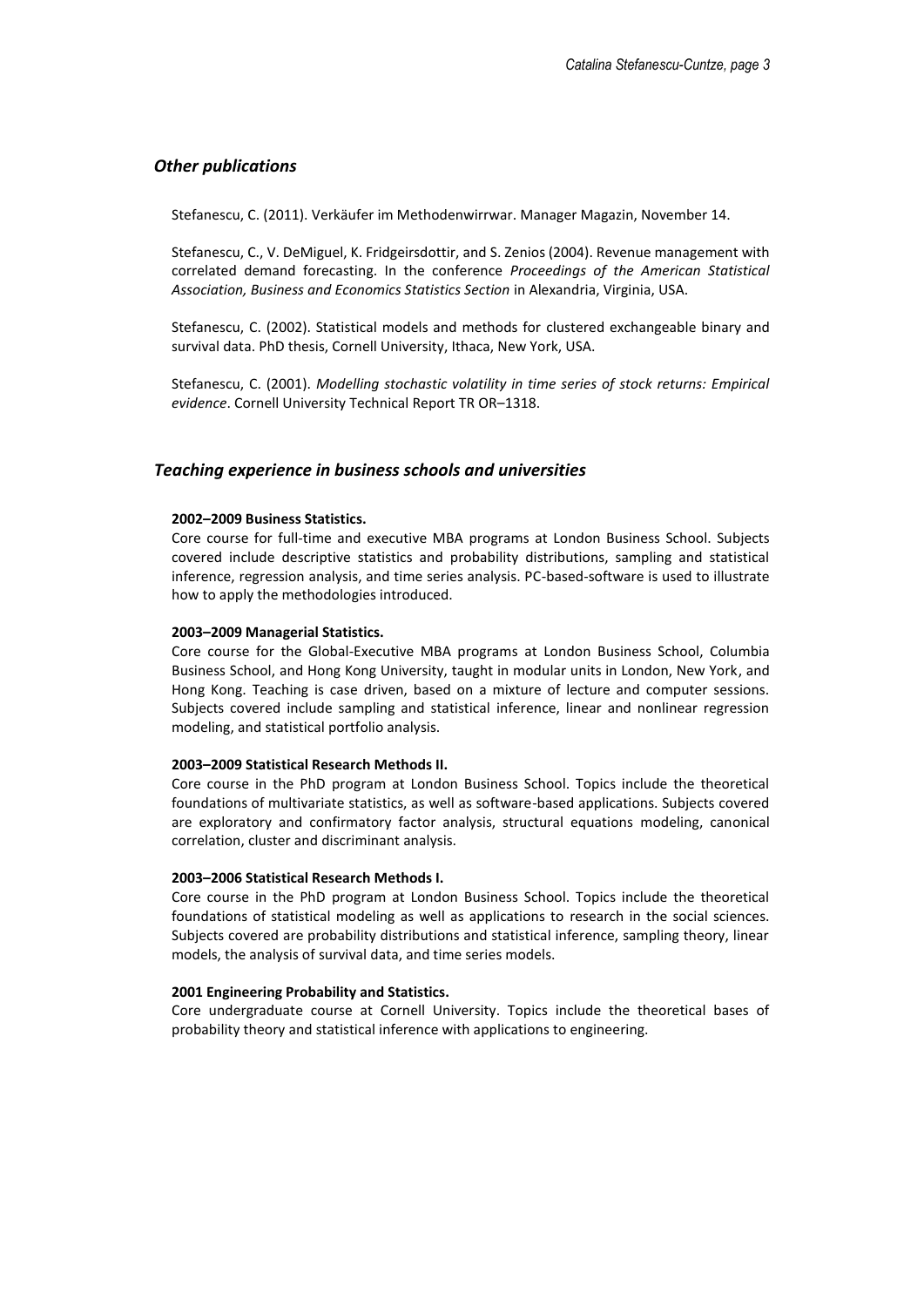### *Research grants*

2010–11 *Peter Curtius Foundation Grant* at ESMT. Title: What Is in a Rating? Credit Rating Performance for Structured Financial Products.

2007–08 *Research and Materials Development Fund* at London Business School. Title: Upgrades, Upsells and Pricing in Revenue Management.

2005-06 *Research and Materials Development Fund* at London Business School. Title: The Credit Rating Process and Estimation of Transition Probabilities: A Bayesian Approach.

2004 Advanced Institute of Management Research. Title: Airline Revenue Management with Correlated Demand and Multistage Stochastic Programming.

2003–04 *Research and Materials Development Fund* at London Business School. Title: Modeling Expected Loss.

#### *Honors and awards*

2008 *Best Paper Award* at the 48th AGIFORS Annual Symposium in Montreal, Canada for the paper "Upgrades, Upsells and Pricing in Revenue Management."

2008 *Best Paper Award* at the AGIFORS Revenue Management Conference in Tahiti for the paper "Upgrades, Upsells and Pricing in Revenue Management."

2006 *Best Paper Award* of the INFORMS Financial Services Section at the INFORMS Annual Meeting in Pittsburgh, Pennsylvania, USA for the paper "The Credit Rating Process and Estimation of Transition Probabilities: A Bayesian Approach."

2005 *Best Paper Award*, Honorable Mention of the INFORMS Financial Services Section at the INFORMS Annual Meeting in San Francisco, California, USA for the paper "Modeling Expected Loss."

2002 *Best Paper Award*, second winner of the Biopharmaceutical Section at the 2002 Joint Statistical Meetings of the American Statistical Association for the paper "A More Powerful Average Bioequivalence Analysis for the 2x2 Crossover Design."

### *Referee*

Management Science; Operations Research; Production and Operations Management; Manufacturing and Service Operations Management; Journal of American Statistical Association; Biometrics; Biometrika; Transportation Science; Statistics in Medicine; Biometrical Journal; Applied Stochastic Models in Business and Industry; Journal of Agricultural, Biological and Environmental Statistics; Journal of Multivariate Analysis; Journal of Credit Risk; Journal of Risk; Journal of Statistical Planning and Inference.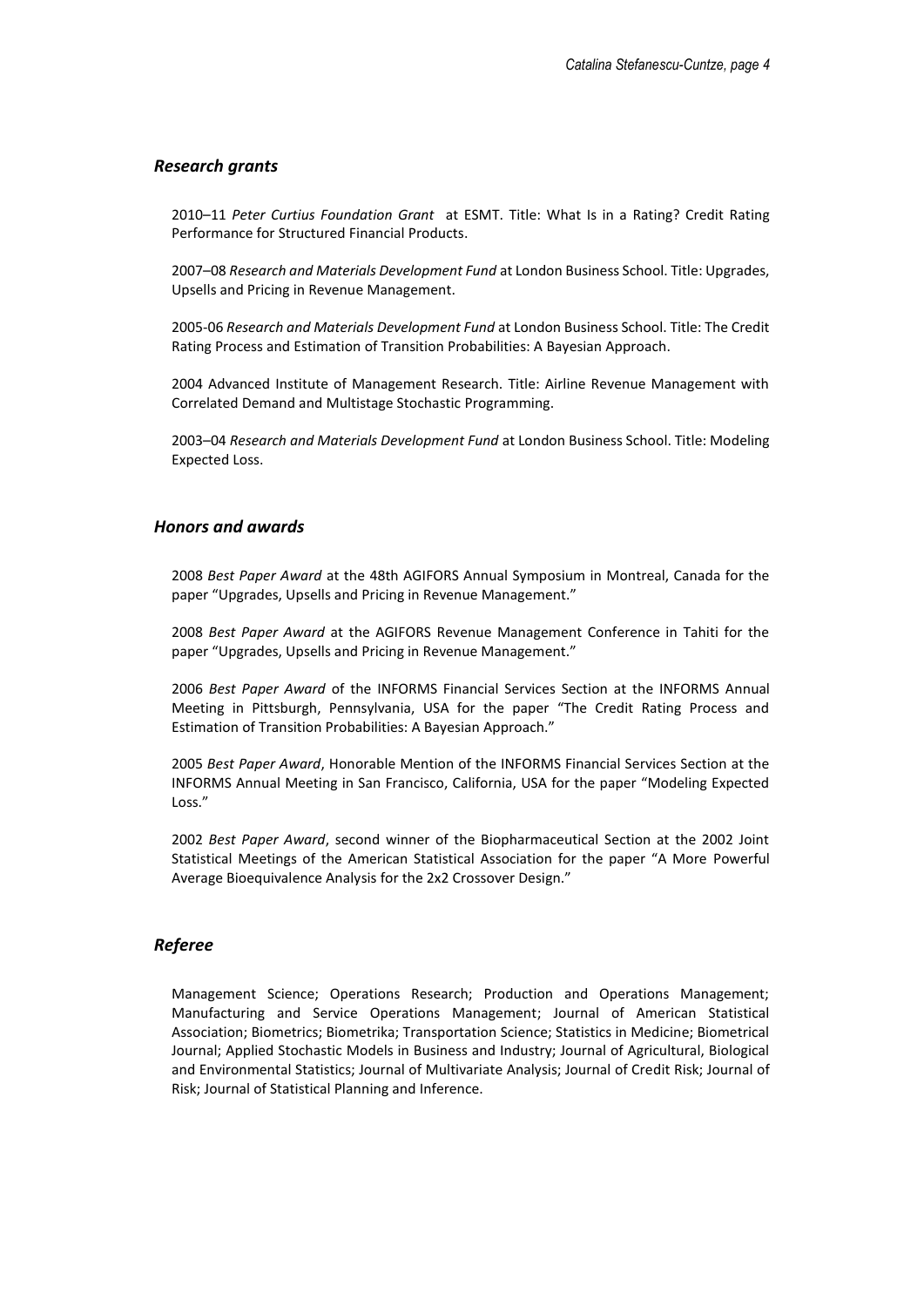### *Editorial services*

Journal of Revenue and Pricing Management.

# *External reviewer*

Grant applications to ESRC and EPSRC.

# *Affiliations and memberships*

Royal Statistical Society; American Statistical Association; Institute for Operations Research and Management Science; Institute of Mathematical Statistics.

#### *Boards*

Smart Pricer, Berlin, Germany.

### *PhD supervision*

2011-2018 Supervisor for Jing Huang, Berlin Doctoral Program in Economics and Management Science (BDPEMS)

–08 PhD transfer committee for Jikyung Kim, London Business School. –07 PhD transfer committee for Sirio Aramonte, London Business School. –07 PhD transfer committee for Eva Ascarza, London Business School. –07 PhD transfer committee for Dipeng Chen, London Business School. –07 PhD transfer committee for Yang Fan, London Busines School.

## *Research interests*

My research focuses on the design, analysis, and application of statistical models and methods for managerial decision making. I have worked on three different areas: demand modeling and forecasting for revenue management, statistical models for credit risk, and methodologies for correlated binary and survival data with biostatistical applications.

#### **Demand modeling and forecasting:**

Multivariate demand models for revenue management. Estimation of demand models from censored sales data. Optimal pricing for demand models with customer choice and capacity constraints.